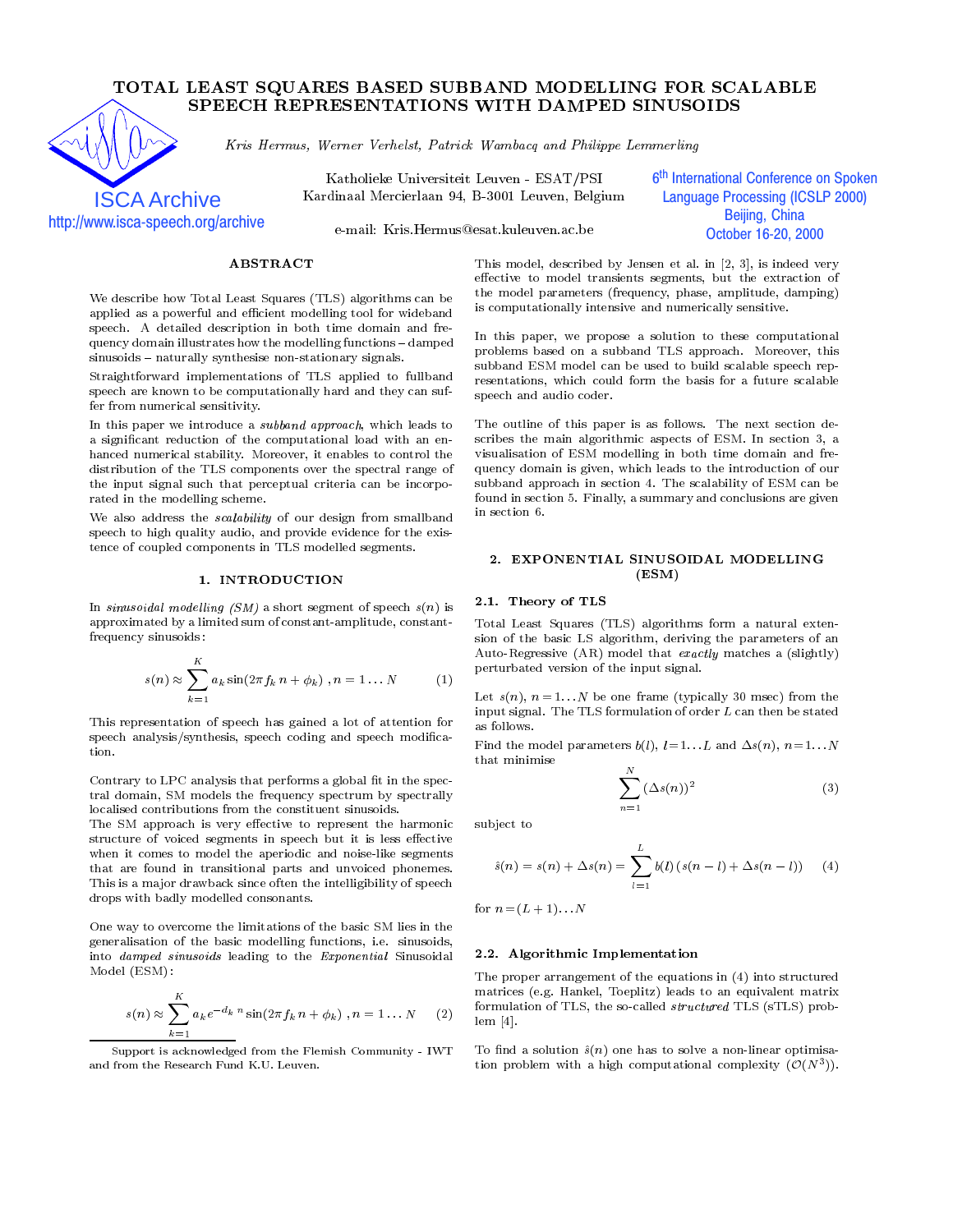Furthermore, in the case of speech, a large number of unknowns is involved, leading to poor numerical conditioning.

Implementation details will not be presented in this paper ; the reader is referred to [2, 4].

For the scope of this text it suffices to mention that  $-$  based on matrix characteristics - the solution  $\hat{s}(n) = s(n) + \Delta s(n)$ of a sTLS problem can be decomposed in a series of damped sinusoids:

$$
\hat{s}(n) = \sum_{k=1}^{K} a_k e^{-d_k n} \sin(2\pi f_k n + \phi_k)
$$
 (5)

Throughout this paper, we assume that TLS decomposes the input signal in a predetermined number of damped sinusoids, each with its proper phase, frequency, amplitude and damping constants.

### 3. ILLUSTRATION OF ESM IN TIME AND FREQUENCY DOMAIN

#### 3.1. Time Domain Behaviour

As stated before, TLS algorithms find - in LS sense - a slightly perturbated version of the input signal that exactly matches an AR model of order L.

Using the notation in  $(5)$  we define the SNR as

$$
SNR = 10 \log_{10} \frac{\sum_{n=1}^{N} s^2(n)}{\sum_{n=1}^{N} (s(n) - \hat{s}(n))^2}
$$
(6)

which gives us a tool to measure the modelling accuracy of TLS in the time domain.

Figure 1 illustrates the time domain behaviour of TLS, both for a periodic sound (vowel) and a transient segment (plosive) ; 8 kHz bandwidth signals were used.



Figure 1: Illustration of TLS in the time domain. Left : original signals (solid) and TLS modelled signals (dashed). Vowel /i/ was modelled with 20 damped sinusoids ; 60 damped sinusoids were used for  $/k/$ . Right: the SNR as a function of the number of damped sinusoids in the model.

We can state that TLS algorithms are capable of closely fitting speech frames, even if strong transients are present. The SNR not always rises with the number of damped sinusoids in the model since TLS not always converges to the global optimum.

#### 3.2. Frequency Domain Behaviour



Figure 2: Illustration of TLS in the spectral domain. Original spectra (dashed) and TLS modelled spectra (solid) for phoneme /k/.

Figure 2 illustrates how TLS operates in the spectral domain. From the frame with plosive  $/k/$  in figure 1, we plot the original spectrum (dashed) and the spectra of the TLS modelled versions (solid), for 32 (top) and 48 (bottom) damped sinusoids in the model.

One can clearly notice that TLS models the original spectrum by spectrally localised contributions. TLS keeps spending a lot of components to model a local high energetic region, until this local fit is 'good enough', before it goes on to model another high energetic spectral region.

The procedure of local fitting is opposite to the global fit found in LPC modelling. LPC models the spectral envelope by strongly damped sinusoids; the fine spectral detail is left in the (periodic) residual signal.

#### 3.3. Discussion

TLS accurately models (transient) speech signals in the time domain, but at the expense of a high computational complexity of a numerically sensitive non-linear optimisation problem.

With regard to the spectral domain, TLS does not perform a global fit, as was illustrated in figure 2. This is why, up to a signicant number of damped sinusoids, spectral gaps are present in the modelled speech. This is often incompatible with the criterion of optimal *perceptual* quality as required in speech (and music) coding.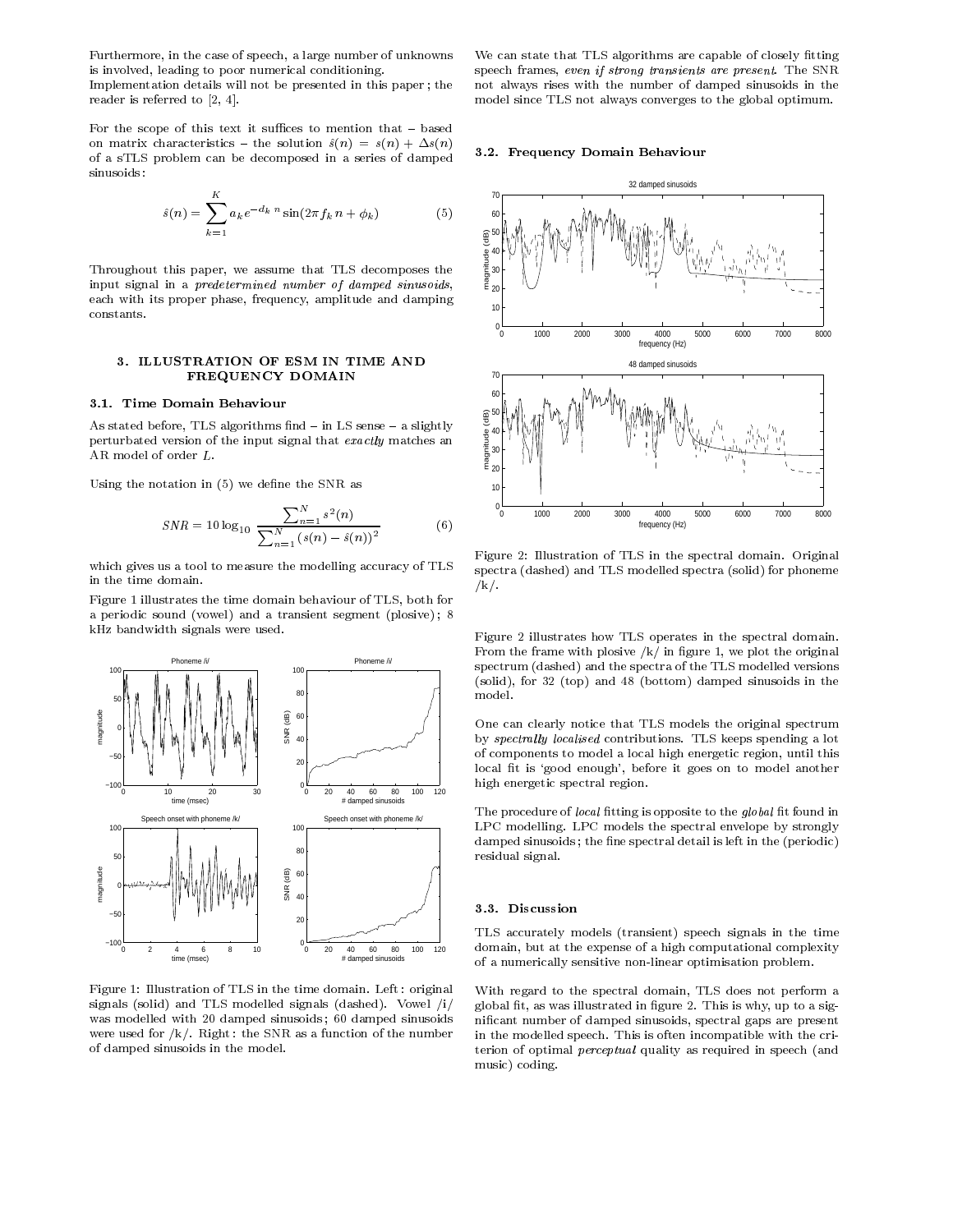### 4. SUBBAND APPROACH

The SNR is calculated as follows

#### 4.1 Motivation

Drawbacks of straightforward TLS TLS needs to solve a non-linear optimisation problem with a large number of calculations, namely  $O(N<sup>2</sup>)$  with N the number of samples in the  $N<sup>2</sup>$ frame. For fullband speech sampled at 16 kHz and a frame length of typically 30 msec, we obtain  $O(480^\circ)$  which is far too much to enable real-time operation on common hardware platforms. Recently, faster implementations of TLS have been published, but the complexity remains high.

The number of parameters in the TLS problem stated in eq. 3 and 4 increases with the number of samples  $N$  and the order  $L$ of the model  $(L$  is related to the number of damped sinusoids  $K$  in the model). In the case of speech analysis, the number of unknowns  $(= L + N)$  easily becomes very large  $(200 - 600)$ . This often leads to a poorly conditioned problem that does not converge to a (optimal) solution.

When applied to speech signals, TLS has the undesired effect that a large number of damped sinusoids is needed before the whole spectral range is covered. It would be interesting to have a tool to control the distribution of the components throughout the bandwidth of the incoming signal.

Advantages of a subband approach Limiting the number of samples per frame is an effective way to reduce the number of calculations per TLS problem. This is mainly why we introduce our subband TLS approach : the downsampling at the output of the filter bank reduces the number of samples per TLS problem.

Since the number of parameters in the TLS formulation reduces with the number of samples, we also enhance the numerical stability (faster convergence towards better solutions).

Another motivation for using a subband scheme is that a more uniform distribution of the damped sinusoids over the spectral range of the speech segment can be achieved. The user is free to determine the number of components for each subband individually.

The subband approach also enables to change the modelled bandwidth by selecting/suppressing the appropriate subbands.

#### 4.2. Implementation

Filter bank The subband filtering is implemented by a treestructured Quadrature Mirror Filter Bank (QMF) [1]. QMF analysis and synthesis filter banks combine a perfect reconstruction with a high degree of aliasing suppression. The QMF subband signals can be fully decimated.

Reduction of Computational Complexity Our subband approach drastically reduces the number of calculations. Indeed, suppose we use  $m$  channels in the QMF filter bank (e.g. 16 filters for 16 kHz original sampling rate). By modelling subbands instead of the original fullband signal, the total number of calculations in TLS reduces to :

$$
m \cdot \mathcal{O}((N/m)^3) = \mathcal{O}(N^3/m^2) \tag{7}
$$

which means for e.g. 16 subbands a reduction by 256.

#### 4.3. Experiments

Modelling performance The impact of our subband approach on the calculation time is illustrated in figure 3. For different numbers of channels in the filter bank, we plot the calculation time 'o', measured in 100 msec units, needed to model a test sentence (4 seconds, 8 kHz bandwidth) with a global SNR of 30

$$
SNR = 10 \log_{10} \frac{\sum_{c} (\sum_{n} s_{c,n}^2)}{\sum_{c} (\sum_{n} (s_{c,n} - \hat{s}_{c,n})^2)}
$$
(8)

with  $s_{c,n}$  the  $n^{th}$  sample of filter channel c, and  $\hat{s}_{c,n}$  the  $n^{th}$ sample of the TLS modelled filter channel  $c$ .

Since it cannot model across the frequency range of the different channels (each component is restricted to model only its own subband), TLS loses a part of its modelling power. Hence, a subband approach will need more damped sinusoids to obtain the same accuracy as a corresponding fullband model. The number of damped sinusoids needed to obtain the global SNR of 30  $dB$  is indicated with 'x'.

The total number of used damped sinusoids rises with the num ber of channels in the filter bank, but the total decrease in computation time remains signicant.



Figure 3: Computational complexity of subband TLS. As a function of the number of channels : calculation time measured in 100 msec  $(o)$ , total number of damped sinusoids  $(x)$ , and global SNR of the sentence  $(\diamond)$ .

Spectral Properties of Subband TLS Using subbands enables us to control the distribution of the damped sinusoids over the whole frequency range. In its basic implementation, we as sign to each subband an equal number of damped sinusoids. The impact on the frequency spectrum is illustrated in figure 4. We used the same speech frame as in figure 2, but in this case the signal was first sent through a filter bank with 16 output channels. Each subband is modelled with 2 (top) or 3 (bottom) damped sinusoids.

The difference in modelling behaviour compared to the fullband modelling in figure 2 is apparent: the subband approach leads to a much more uniform covering of the spectral range.

#### 5. SCALABILITY OF THE REPRESENTATION

By omitting one or more subbands, one can readily adapt the system to the required bandwidth: Hifi (0 - 20 kHz), Wideband (50 - 7 000 kHz), Telephone (300 - 3 400 Hz).

However, another aspect of scalability lies in the reduction of the number of modelled components. Assume that a large number of components is used in the analysis, such that an extremely accurate modelling of speech is achieved. Some of these components will be perceptually less important than others. In coding, this